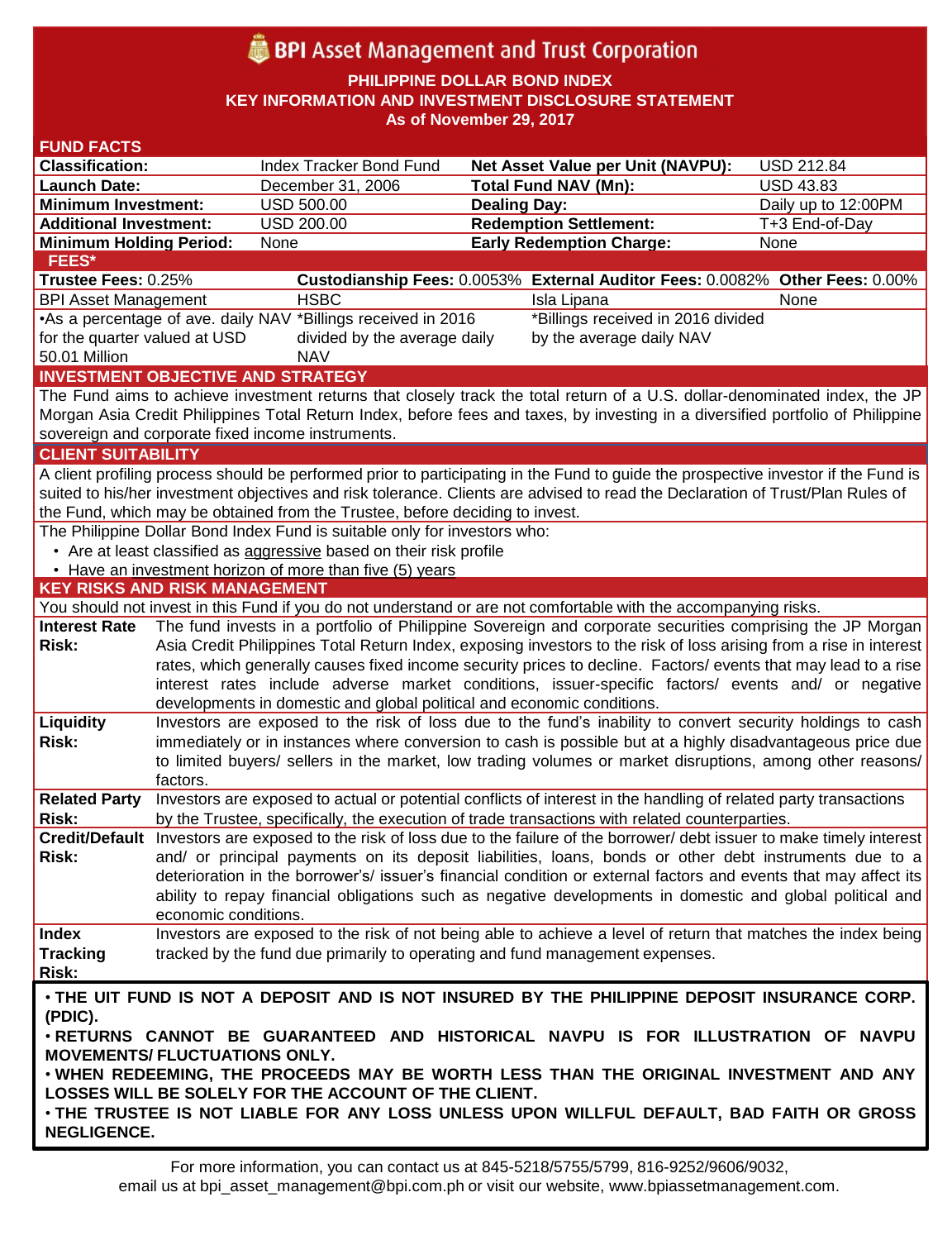## **FUND PERFORMANCE AND STATISTICS AS OF NOVEMBER 29, 2017**

(Purely for reference purposes and is not a guarantee of future results)



**Fund 0.24 0.01 2.01 5.06 13.04 112.84 Benchmark** 0.30 0.09 2.18 5.49 15.14 122.61

\*Benchmark is the JP Morgan Asia Credit Philippines Total Return

**Fund 5.06 4.33 4.17 5.70 3.29 7.16 Benchmark** 5.49 4.86 4.81 6.29 3.84 7.60

**Fund 5.76 2.96 3.41 10.75 -5.23 15.09 Benchmark** 6.20 3.53 3.97 11.47 -5.10 15.79

**1 mo 3 mo 6 mo 1YR 3YRS S.I.<sup>2</sup>**

**1YR 2YRS 3YRS 4YRS 5YRS S.I.**

**YTD 2016 2015 2014 2013 2012**

| <b>NAVPU over the past 12 months</b>   |        |
|----------------------------------------|--------|
| Highest                                | 214.50 |
| Lowest                                 | 200.59 |
| <b>STATISTICS</b>                      |        |
| <b>Weighted Ave Duration (Yrs)</b>     | 6.83   |
| Volatility, Past 1 Year (%) 3          | 3.09   |
| Port. Weighted Yield to Maturity (%)   | 3.27   |
| <b>Current Number of Holdings</b>      | 48     |
| Tracking Error (3-Yr) <sup>4</sup> (%) | 0.46   |

<sup>1</sup>Returns are net of fees.

<sup>2</sup>Since Inception

<sup>3</sup>Measures the degree to which the Fund fluctuates vis-à-vis its average return over a period of time.

<sup>4</sup>Measure of deviation between the Fund's return and benchmark returns. A lower number means the Fund's return is closely aligned with the benchmark. 5 Includes accrued income, investment securities purchased, accrued expenses, etc.

\*Declaration of Trust is available upon request through branch of account.

| <b>PORTFOLIO COMPOSITION</b>                        |           | <b>TOP TEN HOLDINGS</b> |  |
|-----------------------------------------------------|-----------|-------------------------|--|
| <b>Allocation</b>                                   | % of Fund | <b>Name</b>             |  |
| Government                                          | 64.61     |                         |  |
| Corporates                                          | 32.44     | <b>RoP Bonds</b>        |  |
| Cash                                                | 0.31      | <b>RoP Bonds</b>        |  |
| Time deposits and money market                      | 1.71      | <b>RoP Bonds</b>        |  |
| Other receivables – net of liabilities <sup>5</sup> | 0.46      | <b>RoP Bonds</b>        |  |
| <b>Maturity Profile</b>                             |           | <b>RoP Bonds</b>        |  |
| Cash and Less than 1 Year                           | 3.53      | RoP Bonds               |  |
| Between 1 and 3 Years                               | 15.32     | <b>RoP Bonds</b>        |  |
| Between 3 and 5 Years                               | 10.99     | RoP Bonds               |  |
| Between 5 and 7 Years                               | 15.87     |                         |  |
| Between 7 and 10 Years                              | 13.54     | <b>RoP Bonds</b>        |  |
| More than 10 Years                                  | 40.75     | <b>UG Summit Bond</b>   |  |

### **RELATED PARTY TRANSACTIONS\***

**CUMULATIVE PERFORMANCE (%) <sup>1</sup>**

Index

**ANNUALIZED PERFORMANCE (%) <sup>1</sup>**

**CALENDAR YEAR PERFORMANCE (%) <sup>1</sup>**

The Fund has investments and trade transactions with BPI Asset Management and Trust Corporation (BPI AMTC):

Bank of the Philippine Islands - USD 0.75 million

Investments in the said outlets were approved by the BPI AMTC's Board of Directors. Likewise, all related party transactions are conducted on an arm's length and best execution basis and within established limits.

\* Related party in accordance with BPI AMTC's internal policy.